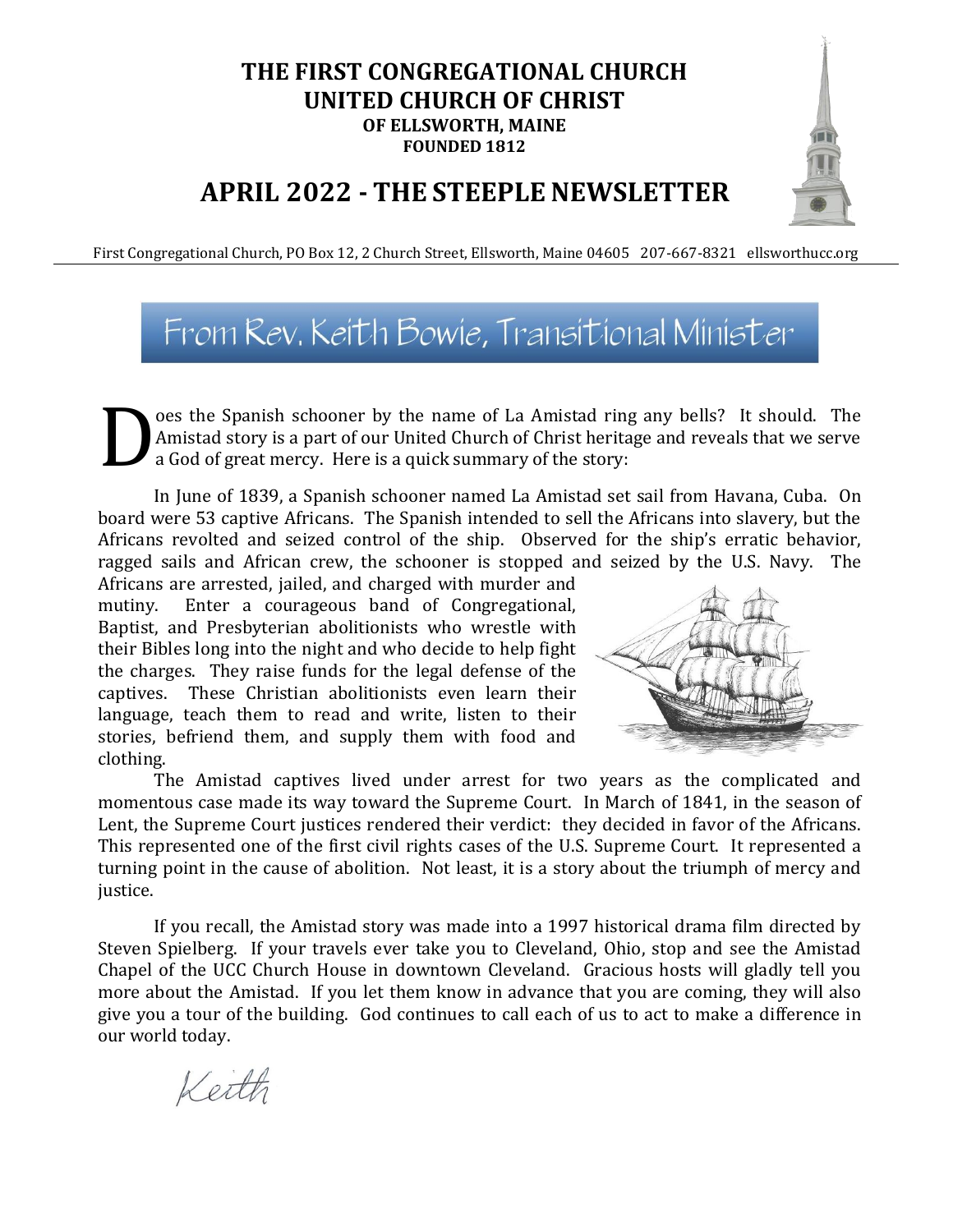### **APRIL CHURCH MEETINGS**

|                           | Adult Forum - Sundays, 8:30 a.m. |
|---------------------------|----------------------------------|
| Choir                     | - Tuesdays, 6:30 p.m.            |
| <b>Music</b>              | - TBA                            |
| <b>Missions</b>           | - TBA                            |
| <b>Deacons</b>            | - Sunday, April 10, 11:30 p.m.   |
| <b>Trustees</b>           | - Thursday, April 21, 7 p.m.     |
| <b>Christian Ed - TBA</b> |                                  |
| Council                   | - Monday, April 25, 6:30 p.m.    |

Except for Choir, our meetings are hybrid, inperson AND Zoom, so that you may participate in the way you are comfortable.

**All FCC Zoom events (meetings and worship) use the same meeting number and password.** Please call the church office (T-W-Th) for Zoom instructions.

### **FRONT ENTRANCE CLOSED**

Please continue to use the State Street and education wing entrances.





**The Re-Opening Committee asks that you continue to wear masks to keep us safe and enable us to remain open for worship. We decide on a week-to-week basis if we host a coffee hour after morning worship.**

**We thank you for your cooperation. Covid has been hard on all of us, and everyone is tired.**

### **APRIL LECTIONARY READINGS**

**APRIL 3 – 5TH SUNDAY IN LENT, COMMUNION**

Isaiah 43:16-21 Psalm 126 Philippians 3:4b-14 John 12:1-8



**APRIL 10 – PALM SUNDAY** Psalm 118:1-2, 19-29 Luke 19:28-40

**APRIL 14 – MAUNDY THURSDAY** Exodus 12:1-4, (5-10), 11-14 Psalm 116:1-2, 12-19 1 Corinthians 11:23-26 John 13:1-17, 31b-35

**APRIL 15 – GOOD FRIDAY** Isaiah 52:13-53:12 Psalm 22 Hebrews 10:16-25 OR John 18:1-19:42



Hebrews 4:14-16, 5:7-9



Job 14:1-14 OR Lamentations 3:1-9, 19-24 Psalm 31:1-4, 15-16 1 Peter 4:1-8 Matthew 27:57-66 OR John 19 38-42



John 20:19-31

Acts 10:34-43 OR Isaiah 65:17-25 Psalm 118:1-2, 14-24 1 Corinthians 15:19-26 OR Acts 10:34-43 John 20:1-8 OR Luke 24:1-12



**APRIL 24 – 2ND SUNDAY OF EASTER** Acts 5:27-32 Psalm 118:14-29 OR Psalm 150 Revelation 1:4-8

### **Daily readings for Holy Week appear on page 5.**

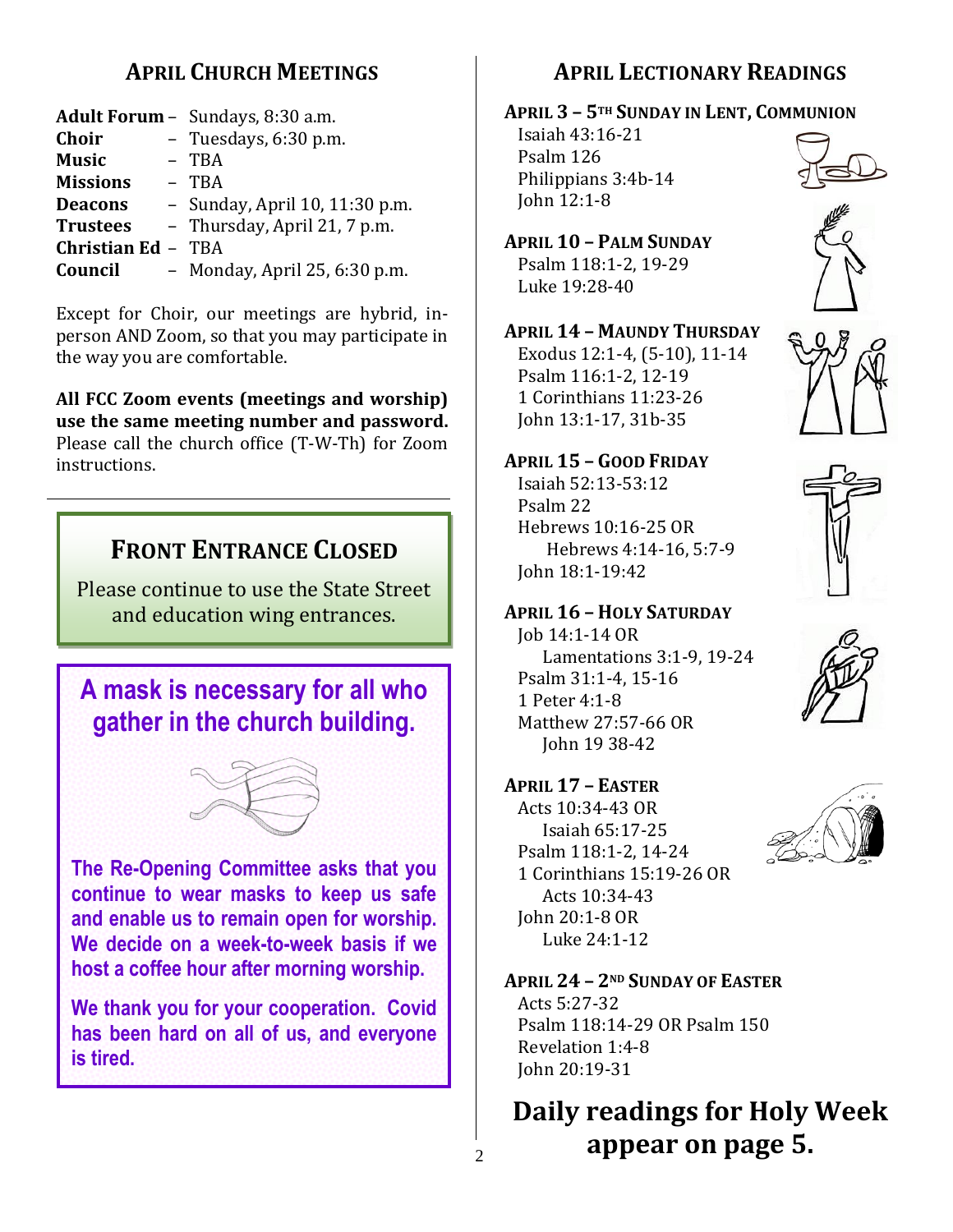

# HOLY WEEK S E R V I C E S

**April 10 – Palm Sunday, 10 a.m.** Celebrate Jesus' triumphal entry into Jerusalem. In-person, WDEA, Facebook & Zoom.

#### **April 14 – Maundy Thursday, Ellsworth Falls**

**6:30 p.m.** The Union Congregational Church of Ellsworth Falls UCC hosts this Tenebrae Service commemorating the closing in of darkness on Jesus' last hours. Service is in-person only. Please bring your mask.

**April 17 – Easter, 10 a.m.** Chris is risen! The service will be in-person, on WDEA, Zoom, and Facebook.

### **AN EASTER PRAYER**

Draw us forth, God of all creation.

- Draw us forward and away from limited certainty into the immense world of your love.
- Give us the capacity to even for a moment taste the richness of the feast you give us.
- Give us the peace to live with uncertainty, with questions. with doubts.
- Help us to experience the resurrection anew with open wonder and an increasing ability to see you in the people of Easter. Amen.

 *- Author Unknown*



April 3 - Communion, Rev. Keith Bowie April 10 - Palm Sunday, Rev. Keith Bowie April 17 - Easter, Rev. Keith Bowie April 24 - TBA

April Deacon: Rev. John Lacey

The Deacons have developed a Prayer Calendar that includes all members and friends of FCC. Each month there will be a list of some of our members and friends that will allow you the opportunity to hold them up in prayer for the month. By the end of the year, we will have prayed for our church family. We hope this will be inspirational and fortifying for everyone.



Bruce B. Bob C. Kara I. & Brendan M. Charlie & Cindy S. Ruth & Troy T. Belva, Caleb & Cameron Jacqueline G. Catherine E. Barbara R. Kristin K.

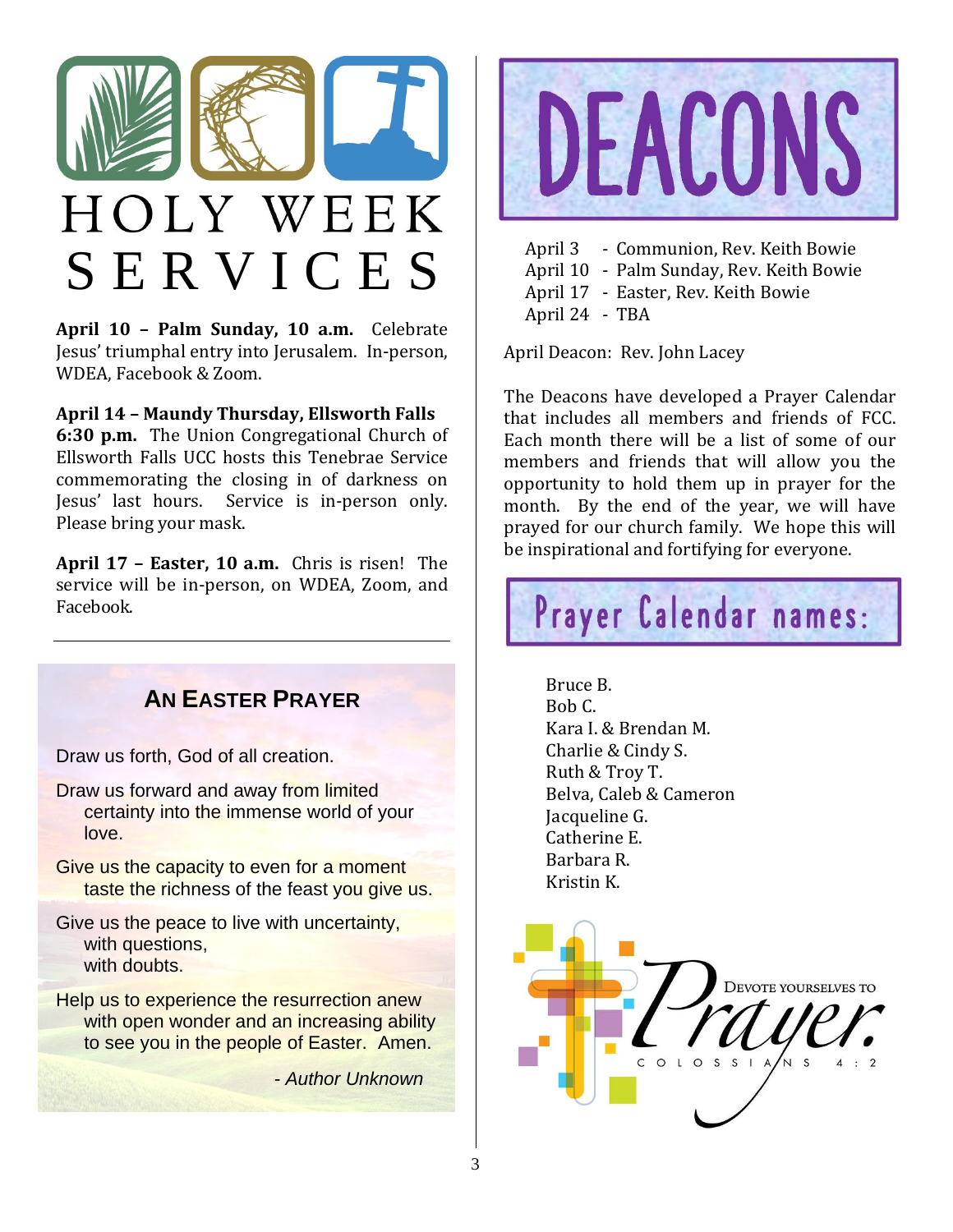

### **In 2021, Loaves & Fishes was able to provide**

- 2,850 family visits, feeding 7,115 individuals
- 150 first-time family visits
- \$415 average retail value of food provided per visit
- Average of \$4,000 spent purchasing food each month
- More than 250,000 pounds of food distributed

When everyone has enough to eat, our whole community benefits! Thank you, friends, at FCC for helping Loaves & Fishes with their ministry.



### **2022 EASTER FLOWERS ORDER FORM**

Easter is April 17. Take care of your Easter flowers now and order with this form! Or see Katharine Schrader after church at coffee hour on Sundays until April 10.

**Flowers are \$7 per plant. Indicate preference and dedication. Please print.**

| In Memory of: |               |               |
|---------------|---------------|---------------|
| OR            |               |               |
| In Honor of:  |               |               |
| Given by:     |               |               |
|               | <b>TULIPS</b> | <b>LILIES</b> |

Other options: contact the church office, 667-8321, or, send a check and this form to: Katharine Schrader, 149 Oak Street, Ellsworth ME 04605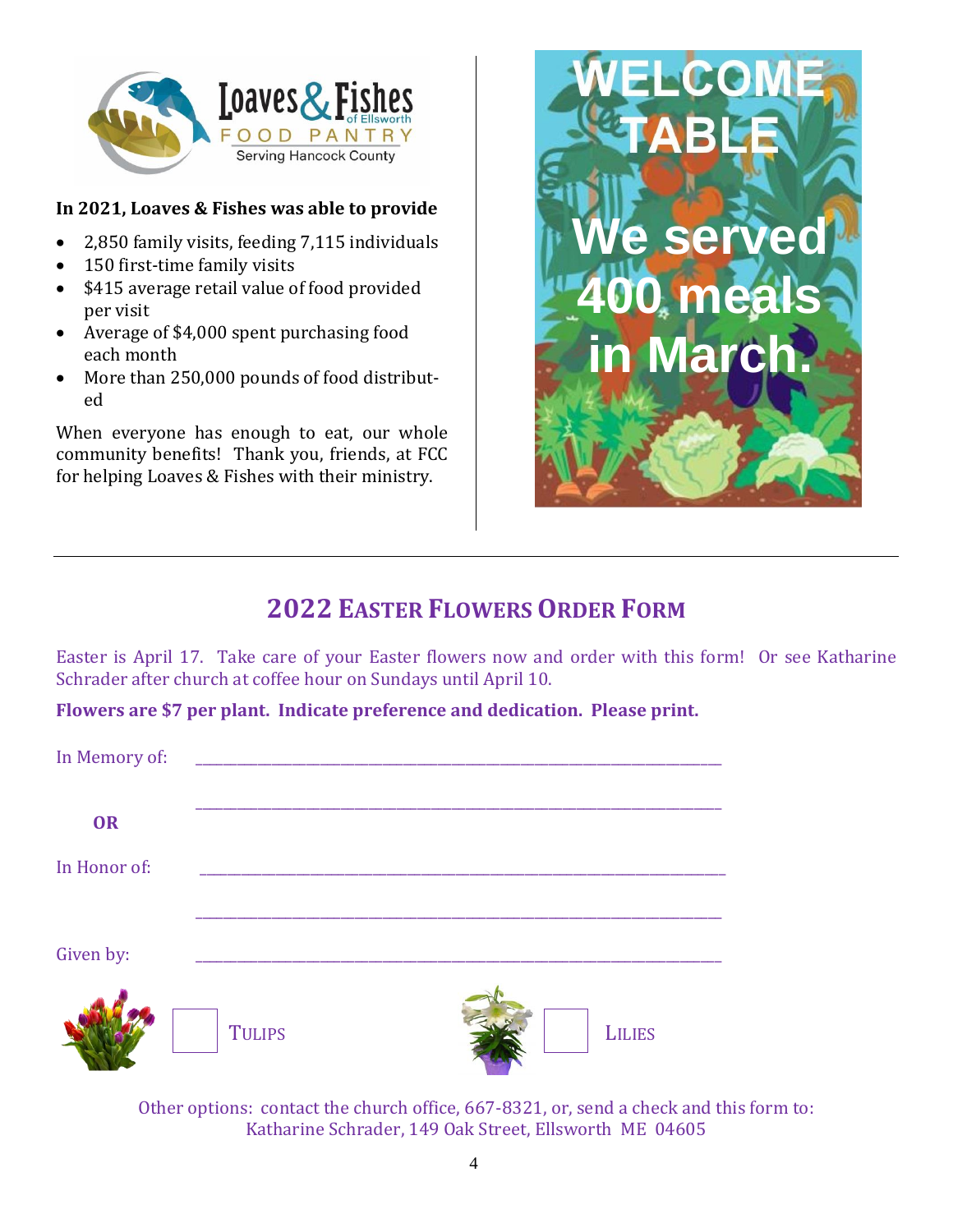

### **ACCOMPANY JESUS ON HIS HOLY WEEK JOURNEY. Take time to read the scripture and pray each day of this sacred time.**

#### *Sunday, April 10 - Jesus enters the city of Jerusalem during the festival of Passover.*

Read Luke 19:28-40. Jesus asked the disciples to go and find a colt for him to ride. That must have seemed like a strange request, but they did it anyway. What strange thing is Jesus asking of you? How might you respond?

#### *Monday, April 11 - Jesus enters the temple and clears out the signs of commerce.*

Read Luke 19:45-46. Jesus drove the people who were exploiting the poor out of the temple. Who is being exploited today? How might Jesus respond? How might we?

#### *Tuesday, April 12 - Jesus teaches that "the stone the builder rejected will be the cornerstone."*

Read Luke 19:47-20:19. This passage is imbued with menace, as the political and religious leaders of Jesus' days seek a way to punish him. Why was his message so threatening to those in power in Jesus' day? Why is it so threatening today?

#### *Wednesday, April 13 - Jesus continues to teach those gathered in Jerusalem.*

Read Luke 21. This teaching begins when Jesus observes the difference between the wealthy and the impoverished. What differences do you think Jesus would notice now? What differences do you notice? What stories will grow from noticing these differences?

#### *Thursday, April 14 - The celebration of the Passover is followed by arrest and betrayal.*

Read Luke 22:1-62. You hear these words when we celebrate communion together. Read them now and listen for what is new or challenging in this message. What does communion mean to you? How do you acknowledge or celebrate that meaning?

#### *Friday, April 15 Good Friday - Jesus is crucified.*

Read Luke 23. Jesus is executed in a state-sanctioned act of violence. Even in his final moments of suffering, Jesus promises forgiveness and eternal life to those crucified near him. What places of suffering need to hear Christ's voice? In your own life? In your region? In the world?

#### *Saturday, April 16 Holy Saturday - Jesus lies in the tomb*.

Scripture says nothing about what Jesus did on this day and there is no scripture reading for this day. In your prayer time, light a single candle, and meditate on the illumination cast by even one small flame. How has God been steadfast, even in times of seeming absence?